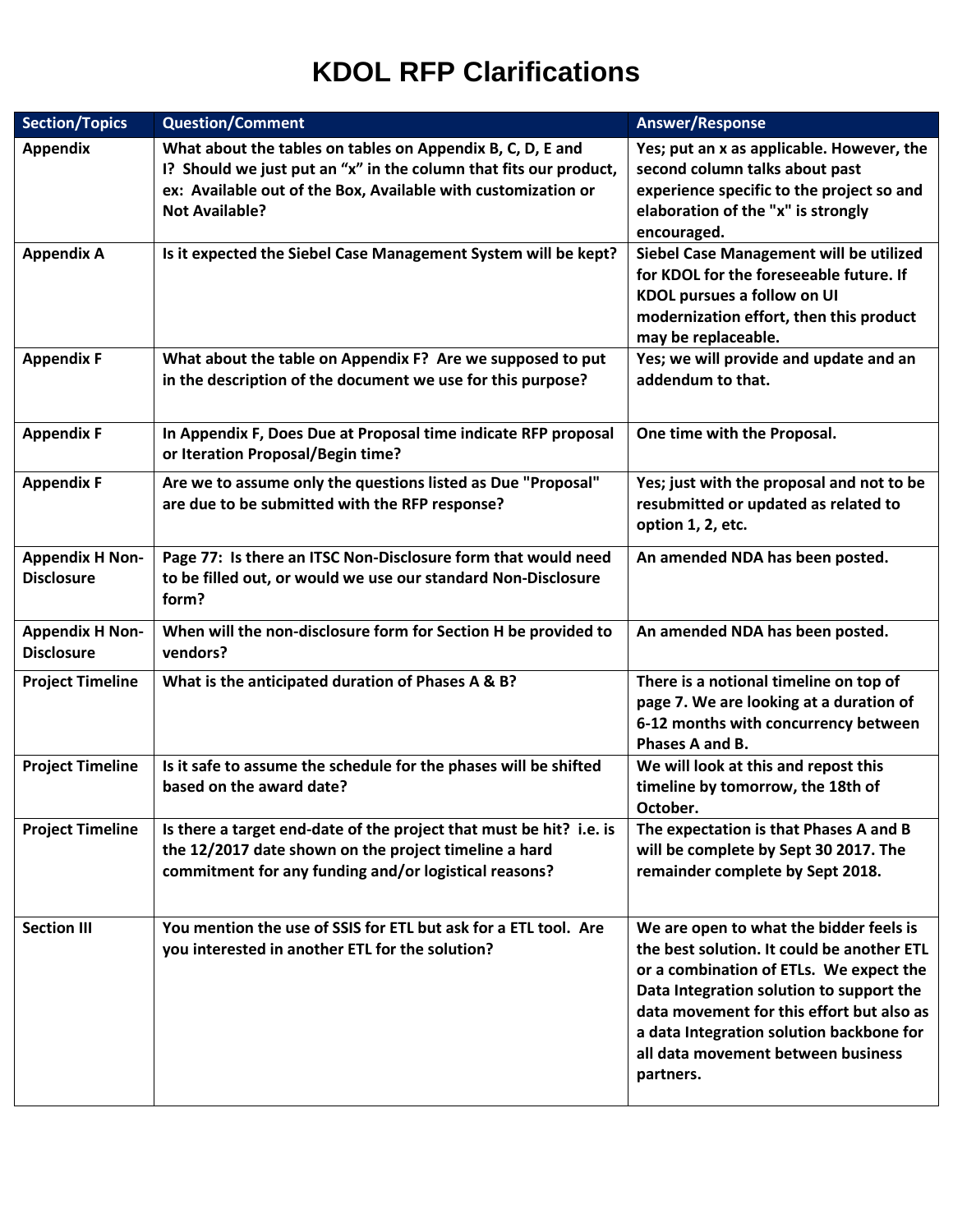| <b>Section/Topics</b>                                     | <b>Question/Comment</b>                                                                                                                                                                                                                                                                                                             | <b>Answer/Response</b>                                                                                                                                                                                                                                                                                                                                                                                                                                                                                                                                                                                              |
|-----------------------------------------------------------|-------------------------------------------------------------------------------------------------------------------------------------------------------------------------------------------------------------------------------------------------------------------------------------------------------------------------------------|---------------------------------------------------------------------------------------------------------------------------------------------------------------------------------------------------------------------------------------------------------------------------------------------------------------------------------------------------------------------------------------------------------------------------------------------------------------------------------------------------------------------------------------------------------------------------------------------------------------------|
| <b>Section III</b>                                        | Master Data Management appears to be asked for but that is<br>not directly called out. Is the State open to a cloud MDM<br>solution as part of the bid?                                                                                                                                                                             | MDM capabilities are viable to support<br>some of the requirements but is not<br>required. Cloud is viable however the<br>security and access control is significant<br>consideration. The financial model for<br>annual cost of hosting in the cloud would<br>need to be provided as part of the<br>proposal.                                                                                                                                                                                                                                                                                                      |
| <b>Section III</b>                                        | Are the requirements for EFT/EDI/XML and HL7 support a<br>requirement? It does not appear to be a requirement for the<br>identified source systems.                                                                                                                                                                                 | As the UI systems evolve nationwide it is<br>expected that all of these standards are<br>highly likely to be required based upon<br>the variety of business partners KDOL<br>and other sister agencies across the<br>nation work with within the next few<br>years. These are targeted more for<br>business partner exchanges than the<br>internal exchanges mostly described in<br>the RFP.                                                                                                                                                                                                                        |
| <b>Section III</b>                                        | Please confirm that one-way (inbound) nightly batch<br>integrations with the Source Systems listed in Appendix A is<br>sufficient - confirm feedback of cleansed/matched data (bi-<br>directional integration) to the source systems is not required.                                                                               | The initial system as described in the RFP<br>will be intended as a one-way feed to<br>the target system. It is KDOL's intent that<br>at some point for ongoing UI<br>modernization that some of these feeds<br>will be bi-directional. But for the<br>duration of the RFP they will be one-<br>way.                                                                                                                                                                                                                                                                                                                |
| <b>Section III</b>                                        | Is there specifically carved out a phase for user acceptance<br>testing?                                                                                                                                                                                                                                                            | There are criteria in terms of acceptance<br>as related to KDOL staff being trained<br>and so forth and the other piece of it if it<br>isn't clear. It should tie into Phase B with<br>the other base contract award for<br>benefits because there is a relationship<br>to the two.                                                                                                                                                                                                                                                                                                                                 |
| <b>Section IV</b><br><b>Solution</b><br><b>Objectives</b> | Page 20: Can KDOL confirm that the scope of work includes<br>modifying the Siebel Case Management System to support<br>integration with Predictive Data Analytics? Or would KDOL<br>modify the Siebel Case Management System as required to<br>support management by staff of cases created as a result of the<br>analytics models? | It is not intended that the scope of work will<br>require any changes to Siebel Case<br>Management. It is intended that the data<br>from Siebel case management be available<br>for predictive analytics. It is likely that the<br>KDOL may use the result of Predictive<br>Analytics as a work queue to surface cases<br>that would be worked normally. Siebel Case<br>Management is currently being adapted to<br>allow insert of a case via a service(API). If the<br>analytics can surface high risk potential fraud<br>and can insert that data as a new case via the<br>API service, this would be desirable. |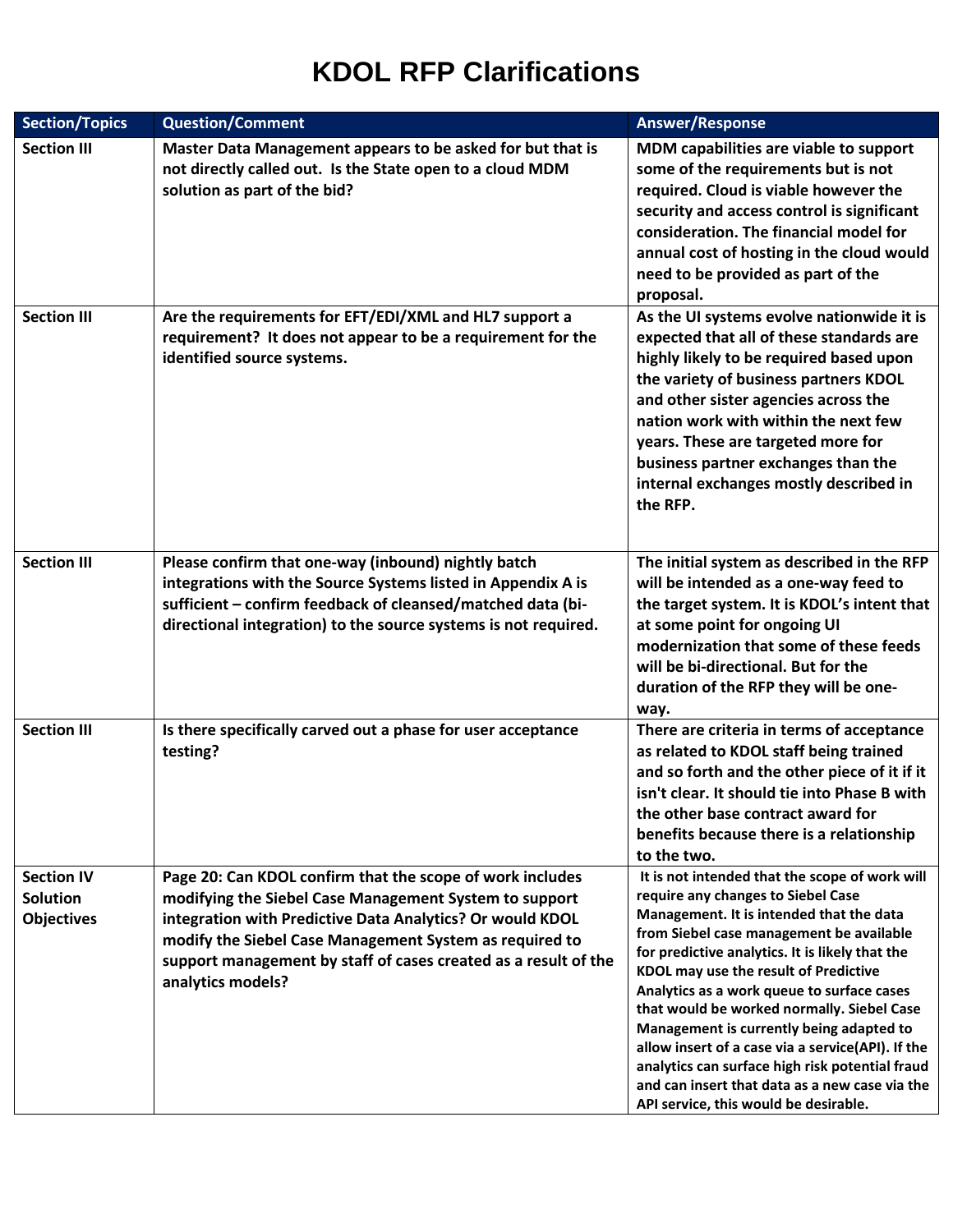| <b>Section/Topics</b>                                     | <b>Question/Comment</b>                                                                                                                                                                                                                                                                                                  | <b>Answer/Response</b>                                                                                                                                                                                                                                |
|-----------------------------------------------------------|--------------------------------------------------------------------------------------------------------------------------------------------------------------------------------------------------------------------------------------------------------------------------------------------------------------------------|-------------------------------------------------------------------------------------------------------------------------------------------------------------------------------------------------------------------------------------------------------|
| <b>Section IV</b><br><b>Solution</b><br><b>Objectives</b> | Page 18: Can KDOL confirm if the scope of work includes<br>identifying, cleansing and converting all Unemployment<br>insurance data into a single Operation Data Store as a part of<br>this project? Or just the data that is required for data analytics<br>associated with the program integrity focus of the Project? | All UI data.                                                                                                                                                                                                                                          |
| <b>Section IV</b><br><b>Solution</b><br><b>Objectives</b> | Page 18: Would KDOL provide personnel that understand the<br>existing systems to help the vendor with Source data models<br>and identification?                                                                                                                                                                          | Yes; KDOL will have assigned staff, both<br>technical and business subject experts,<br>to assist with understanding of source<br>data and existing capabilities.                                                                                      |
| <b>Section V.A</b><br><b>Proposal Format</b>              | On page 22, V. Proposal Format and Timeline, paragraph 3<br>states, Bidders shall respond to every item listed in Section<br>VII.A which is Proposal Rating Criteria & Evaluation. Should<br>that be a different section - like VI A-N?                                                                                  | Bidders should respond items listed in<br>Section III, IV, Section VI A-N and<br>appendices. Proposal Structure will be<br>posted by 10/24.                                                                                                           |
| <b>Section V.A</b><br><b>Proposal Format</b>              | As far as how the proposal is to be organized, are we to utilize<br>the headings A-N under Section VI (pgs. 24-40) as major section<br>headers, or those items in the table under Section VII as major<br>sections headers, or otherwise?                                                                                | We will provide a schema of which will<br>be required to follow on how to<br>structure a response such that it helps<br>the bidders and the evaluators in<br>assessing and evaluating what was bid.<br>Proposal Structure will be posted by<br>10/24. |
| <b>Section V.A</b><br><b>Proposal Format</b>              | Is there a page limit for the response?                                                                                                                                                                                                                                                                                  | Yes, there is. The page limit will be<br>republished with the timeline of events.                                                                                                                                                                     |
| <b>Section V.B</b><br>Proposal<br><b>Timeline</b>         | Is the deadline for submitting questions still today 5 pm?                                                                                                                                                                                                                                                               | The deadline is 10/24/16 5 pm Eastern<br>Time.                                                                                                                                                                                                        |
| <b>Section V.B</b><br>Proposal<br><b>Timeline</b>         | Proposal deadline is not moving, but Q due date and answers<br>are?                                                                                                                                                                                                                                                      | The new timeline of events has been<br>posted.                                                                                                                                                                                                        |
| <b>Section VI.A</b><br>Eligibility                        | Does bidding on this RFP preclude a vendor from bidding on a<br>future Modernization RFP?                                                                                                                                                                                                                                | No. Based on work in coordination with<br>KDOL, this is laying a foundation for the<br>data migration piece of UI IT<br>Modernization, but it does not preclude<br>that bidding.                                                                      |
| <b>Section VI.A</b><br>Eligibility                        | Will the firm award this project be permitted to bid on the full<br>modernization?                                                                                                                                                                                                                                       | Yes.                                                                                                                                                                                                                                                  |
| <b>Section VI.A</b><br>Eligibility                        | Is this contract going to be with CESER or KDOL?                                                                                                                                                                                                                                                                         | <b>With CESER.</b>                                                                                                                                                                                                                                    |
| <b>Section VI.A</b><br>Eligibility                        | Is KDOL looking for a Kansas based organization for this<br>procurement?                                                                                                                                                                                                                                                 | No; this is not the case. We are open to<br>who the bidder(s) may be. Do note that<br>there is an 80% on site presence<br>requirement, but it is not limited to a<br>Kansas based organization.                                                       |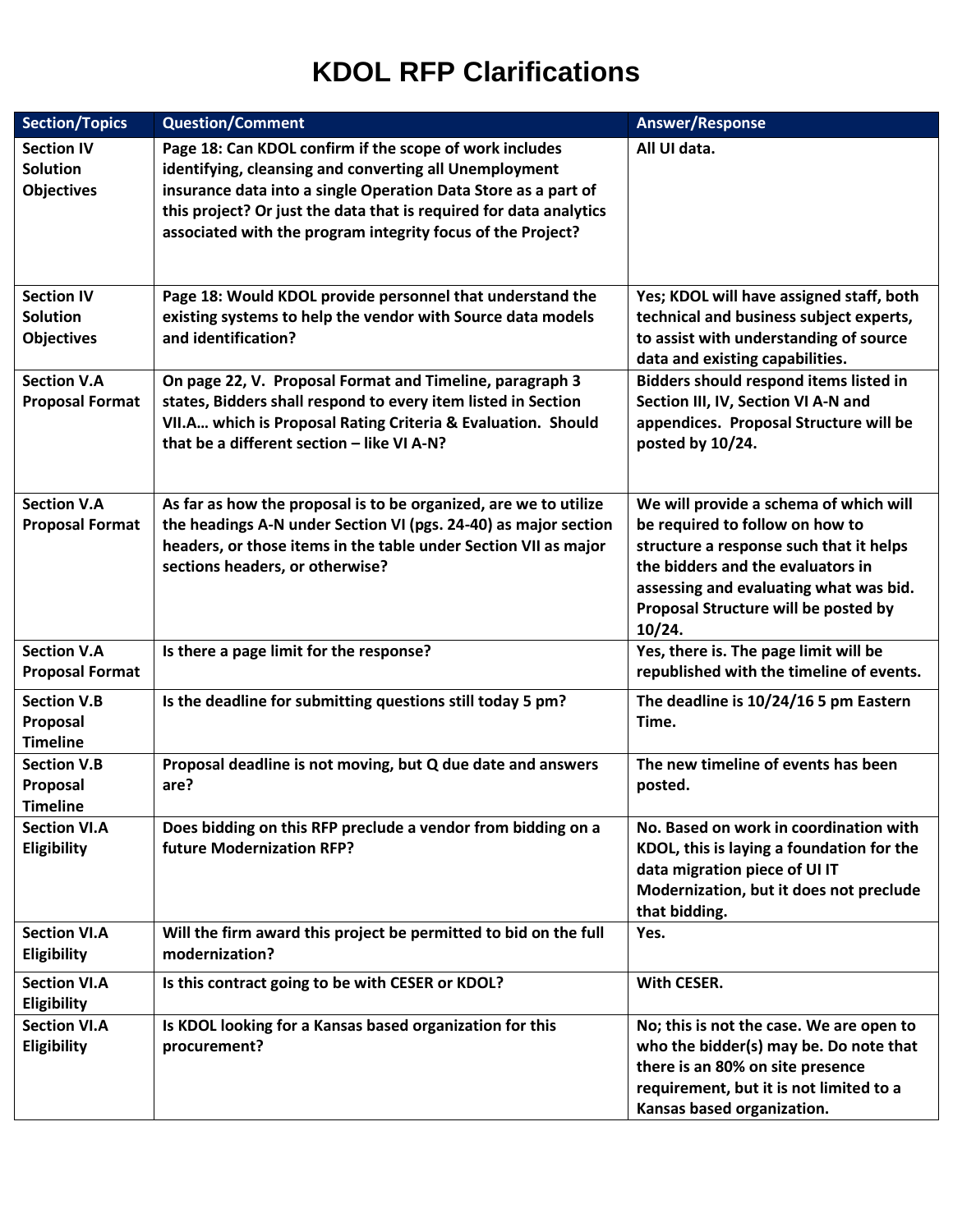| <b>Section/Topics</b>                                       | <b>Question/Comment</b>                                                                                                                               | <b>Answer/Response</b>                                                                                                                                                                                                                                                                                                                  |
|-------------------------------------------------------------|-------------------------------------------------------------------------------------------------------------------------------------------------------|-----------------------------------------------------------------------------------------------------------------------------------------------------------------------------------------------------------------------------------------------------------------------------------------------------------------------------------------|
| <b>Section VI.A</b><br>Eligibility                          | Is there a MBE or WBE requirement for this RFP?                                                                                                       | No, there is not.                                                                                                                                                                                                                                                                                                                       |
| <b>Section VI.A</b><br>Eligibility                          | The RFP says the 80% on site requirement is for "key personnel"<br>not all staff if team is larger. That seems in conflict with what<br>you just said | 80% of all staff time on site. Not just key<br>personnel.                                                                                                                                                                                                                                                                               |
| <b>Section VI.C</b><br><b>References</b>                    | Can you use the same references for scope of work and COTS<br><b>Product Category?</b>                                                                | Yes.                                                                                                                                                                                                                                                                                                                                    |
| <b>Section VI.F Key</b><br>Personnel                        | Proposal format notes 3 Key Personnel. We presume that these<br>are only the key/named personnel and that our team may be<br>more than 3.             | That is correct. It may not be less but it<br>will certainly be equal or more.                                                                                                                                                                                                                                                          |
| <b>Section VI.M</b><br>Cost                                 | Has a budget been estimated/established for the project?                                                                                              | There is a budget and there is an<br>estimate, but at the moment it is<br>confidential.                                                                                                                                                                                                                                                 |
| <b>Section VI.M</b><br>Cost                                 | Should the bidder submit a cost schedule only for the Phase A<br>and $B$ ?                                                                            | No; the bidder needs to submit for all<br>phases. It is a part of our assessment<br>process in terms of overall costs and it<br>will be one of the dimensions of overall<br>management and ongoing as the project<br>ensues on where we are heading in<br>terms of subsequent options.                                                  |
| <b>Section VI.M</b><br>Cost                                 | Is KDOL looking at this being a fixed Bid proposal?                                                                                                   | Yes.                                                                                                                                                                                                                                                                                                                                    |
| <b>Section VI.M</b><br>Cost                                 | Fixed Fee. Can you clarify the contract type for this<br>procurement?                                                                                 | <b>Fixed Price.</b>                                                                                                                                                                                                                                                                                                                     |
| <b>Section VI.M</b><br>Cost                                 | Earlier you mentioned fix bid? what areas require a fixed bid?                                                                                        | The Base Contract and the options.                                                                                                                                                                                                                                                                                                      |
| <b>Section VII.C</b><br><b>Evaluation</b><br><b>Process</b> | Will this be a single award for all the phases? When would the<br>options be exercised?                                                               | The award is a Base Contract award for<br>Phases A and B. Subsequent to that are<br>Phases C-E, those will be determined<br>before the end of Phase B. Phase E can<br>be awarded at any time but because of<br>its high dependency with the benefits<br>side, it will likely be awarded earlier than<br>later in the entire engagement. |
| not available                                               | Is any existing functionality/product to be carried over to the<br>new application, like and identity verification product?                           | There is no current identity verification<br>being used for customers. Internal<br>identity and security is using Microsoft<br>AD.                                                                                                                                                                                                      |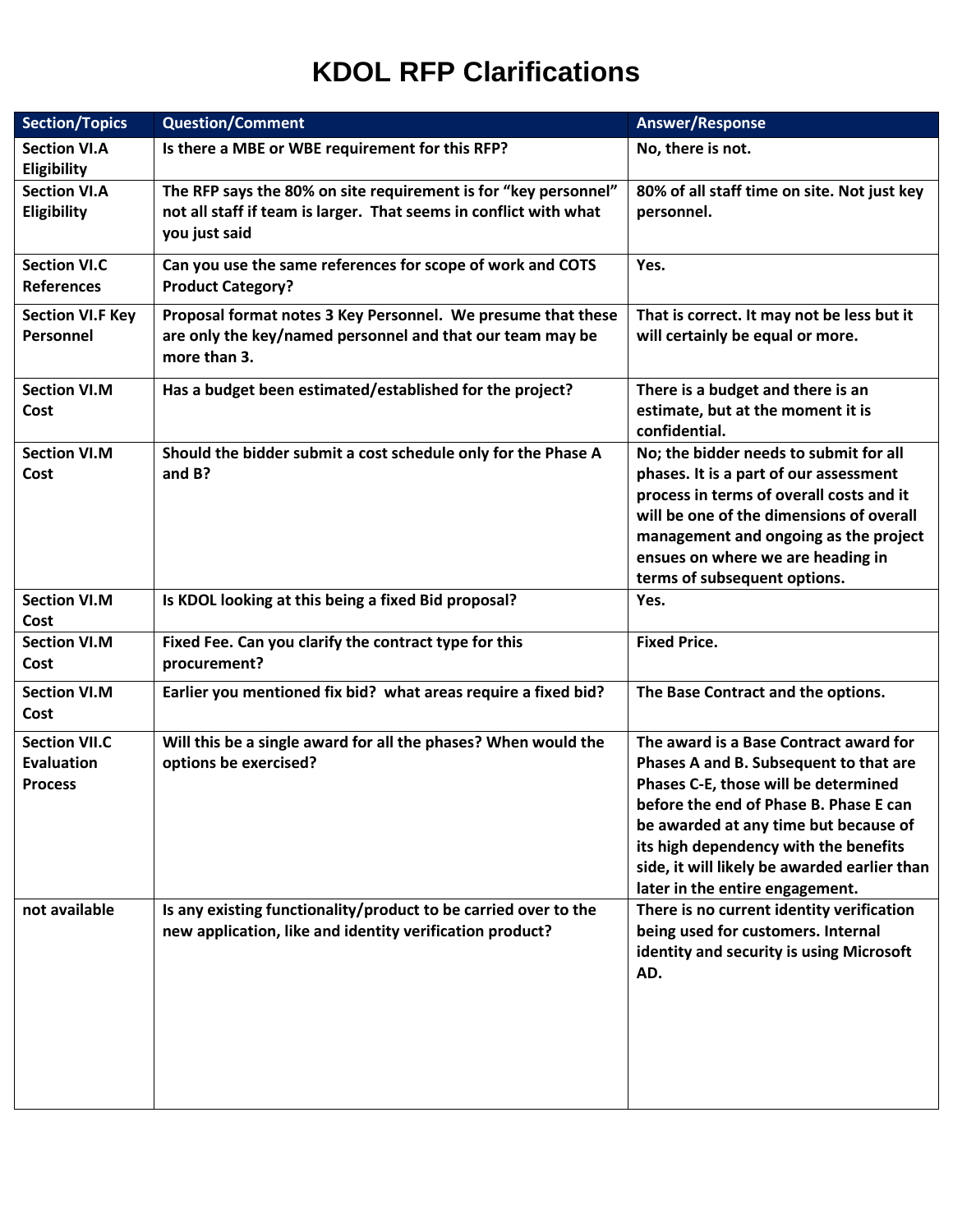| <b>Section/Topics</b> | <b>Question/Comment</b>                                                                                                                                                                                | <b>Answer/Response</b>                                                                                                                                                                                                                                                                                                                                                                                                                                                      |
|-----------------------|--------------------------------------------------------------------------------------------------------------------------------------------------------------------------------------------------------|-----------------------------------------------------------------------------------------------------------------------------------------------------------------------------------------------------------------------------------------------------------------------------------------------------------------------------------------------------------------------------------------------------------------------------------------------------------------------------|
| not available         | Is it expected KDOL users will solely use the tool to detect new<br>fraud patterns without involving the vendor?                                                                                       | The Vendor is expected to set up several<br>pattern detection samples for KDOL to<br>use and to model additional pattern<br>detection on. This will be some of the<br>required reports. It will be a<br>collaborative effort with subject matter<br>experts and vendor. This will also be<br>expected to be include in the developers'<br>skills transfer and ad-hoc training.                                                                                              |
| not available         | Will the tool generate executable business rules?                                                                                                                                                      | That is up to what the bidder proposes.<br>This is not a mandate, but it can be<br>proposed and it will be evaluated<br>accordingly.                                                                                                                                                                                                                                                                                                                                        |
| not available         | If business rules will be created manually who (KDOL or vendor)<br>will be responsible for creating business rules that can be<br>executed by applications?                                            | This is a collaborative process,<br>ultimately, ownership will be in the<br>hands of KDOL. More clarity will be<br>provided later.                                                                                                                                                                                                                                                                                                                                          |
| not available         | Is there an existing reporting solution used by KDOL?                                                                                                                                                  | KDOL has no reporting solution in place<br>today. Mainframe (Cobol) reports are<br>available from nightly batch processing<br>and in some case exported to text file<br>and used inside Excel.                                                                                                                                                                                                                                                                              |
| not available         | What's the ball-park number of reports and metrics of<br>dashboard will the solution need to provide?                                                                                                  | There are specific number of reports and<br>dashboards on Page 22. It is estimated<br>that a typical dashboard for a topic will<br>contain 6-10 modules. Your insight<br>should be provided as part of your<br>proposal for KDOL consideration.                                                                                                                                                                                                                             |
| not available         | Is KDOL expecting to get timely new hire data from employers?<br>Is there a separate data source than NDNH?                                                                                            | The Newhire data flow should be analyzed<br>and working with KDOL business specialist<br>determine ways to provide feedback to<br>encourage employers to report timely. Yes;<br>KDOL expects timely newhire reporting from<br>employers. Other states provide newhire<br>information to KDOL via the NDNH<br>clearinghouse.                                                                                                                                                 |
| not available         | KDOL notes that they own/use SQLServer and SSIS. Do they<br>imagine using existing SQL licenses for any data warehouse<br>needs, or must we present additional database licenses for the<br>warehouse? | MS SQL Server is the database of choice for<br>KDOL. As part of the proposal<br>recommendations for database needs to the<br>overall solution should be provided. KDOL<br>will repurpose licenses as appropriate and<br>pursue additional licensing as needed. If<br>another database product or environment is<br>required/needed, then the proposal should<br>include all requirements for KDOL for<br>consideration of the licensing and<br>infrastructure support cost. |